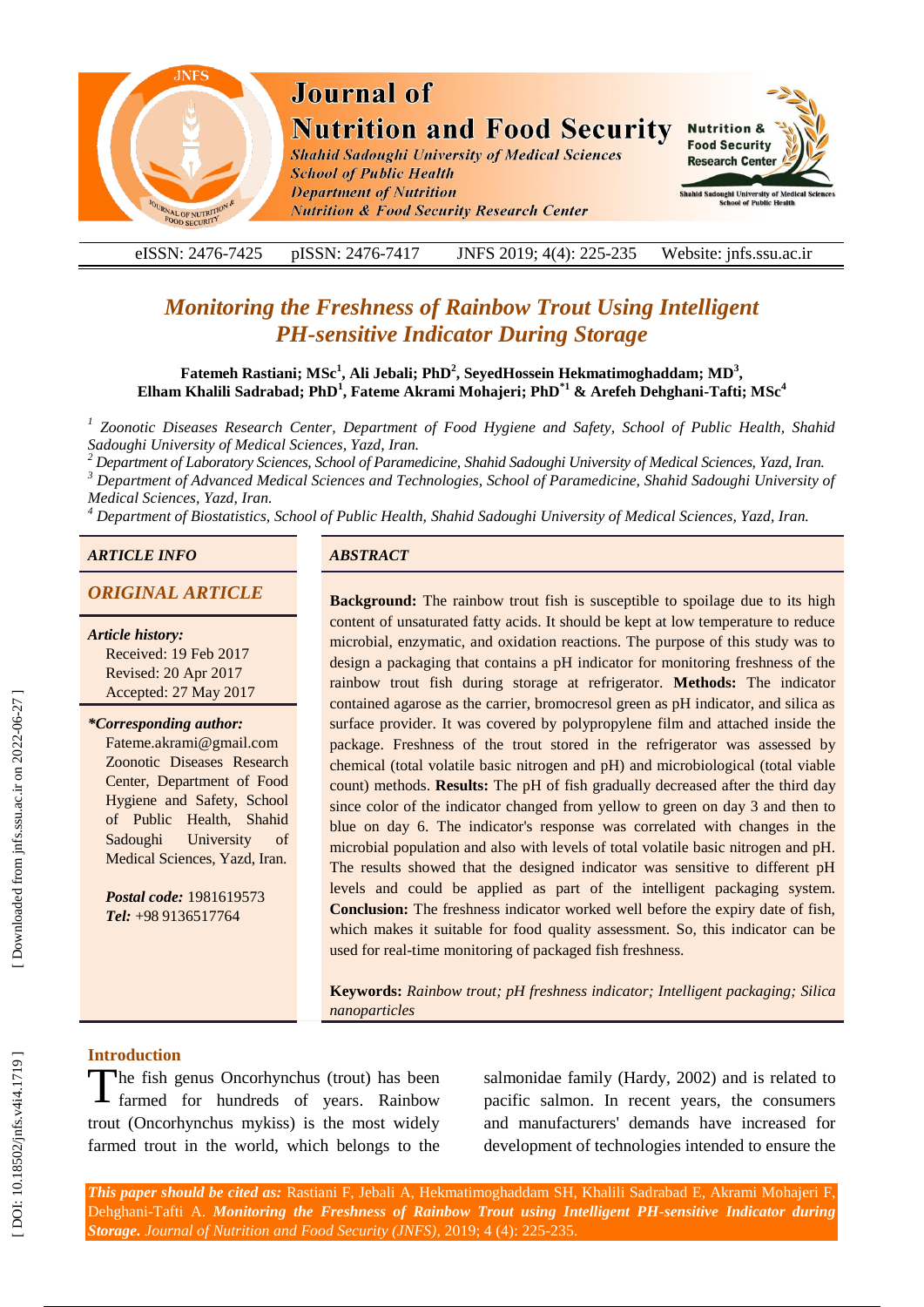safety and to evaluate the real -time shelf life of the food products (Kerry *et al.*, 2006) . Intelligent packaging is able to give some information about the food quality before or at the point of consumption (Mohebi and Marquez, 2015, Otles and Yalcin, 2008). Intelligent packaging is defined as a system that monitors the condition of packaged foods and gives information about quality of the packaged food during transport and storage (Kerry, 2012, Kerry *et al.*, 2006, Otles and Yalcin, 2008). Functions of intelligent packaging include detecting, sensing, recording, tracing, communicating information , and warning consumers or food manufacturers about possible problems (Raymana *et al.*, 2016). In this system, sensors, indicators (including integrity, freshness, and time -temperature indicators, TTI) , and radio frequency identification (RFID) modules directly measure quality of the product inside the package (Otles and Yalcin, 2008). Freshness indicators were described for evaluating the fish quality (Chun *et al.*, 2014). Freshness is the most important quality attribute of fish and is the key element to be implemented in quality control (Chun *et al.*, 2014). Freshness indicators provide direct product quality information as a result of reactions between indicators within the package and microbial growth metabolites (Kerry, 2012, Vanderroost *et al.*, 2014). The majority of freshness indicators are based on indicator color change in response to microbial metabolites produced during spoilage (Kerry, 2012) .

Spoilage of fish is due to microbiological activity, chemical oxidation of lipids , and autolysis. However, microbial activity is the main mechanism affecting the fresh fish quality and thereby determines the product's shelf life (Ghaly *et al.*, 2010). During fish spoilage, various compounds with characteristic emerge, such as trimethylamine (TMA), total volatile basic nitrogen (TVBN ), sulphuric compounds, aldehydes, ketones, esters, etc., by various microorganisms and emit to the headspace of packaging (Dalgaard *et al.*, 2006, Ghaly *et al.*, 2010). Generally, after death, a consortium of bacteria , known as specific spoilage organisms (SSOs) such as *Shewanella* 

*putrifaciens*, *Aeromonas spp*., *psychrotolerant Enterobacteriaceae*, *P. phosphoreum ,* and *Vibrio spp*. produce metabolites (chemical spoilage indices, CSIs) , which are able to reduce trimethylamine N -oxide (TMAO) to TMA (Gram and Dalgaard, 2002 ) .

Various methods including chemical, microbiological, physical methods , and sensory evaluation were used to determine fish and seafood freshness (Olafsdottir *et al.*, 2004). Traditional methods for monitoring fish freshness such as sensory methods require trained assessors, while microbiological methods are retrospective, expensive, destructive , and time consuming (Shukla *et al.*, 2016) . Consumers and manufacturers are eager to develop that is small, simple, low -cost, fast , and non -destructive device to evaluate real -time freshness of food products , which can be applied at any stage of the supply chain (Pons -Sánchez -Cascado *et al.*, 2006) . The number of studies on package indicators for spoilage or freshness of food is still limited. However, some attempts have been conducted to construct indicators for volatile compounds produced in microbial spoilage by using a pH indicator (Kuswandi *et al.*, 2014, Zhang *et al.*, 2014) including methyl red (Kuswandi *et al.*, 2014) and curcumin (Kuswandi *et al.*, 2012). Based on a similar principle, indicator dyes such as bromocrosol green could also be used as a freshness indicator in fish. As the basic volatile amines are gradually piled up in the package headspace, the pH is increased and color of the indicator changes so that it is easily visible by the naked eye (Kuswandi *et al.*, 2014, Kuswandi *et al.*, 2012). In the current study, our aim was to develop a low -cost freshness indicator based on the volatile amines in the packaged fish that works best before its expiry date.

## **Materials and Methods**

*Materials:* Bromocrosol green, sodium hydroxide, magnesium oxide, boric acid 99.5% were obtained from SAMCHUN in South Korea. Methyl red indicator (Lobachemie, India), filter paper No. 41 (CHM, Spain), plate count agar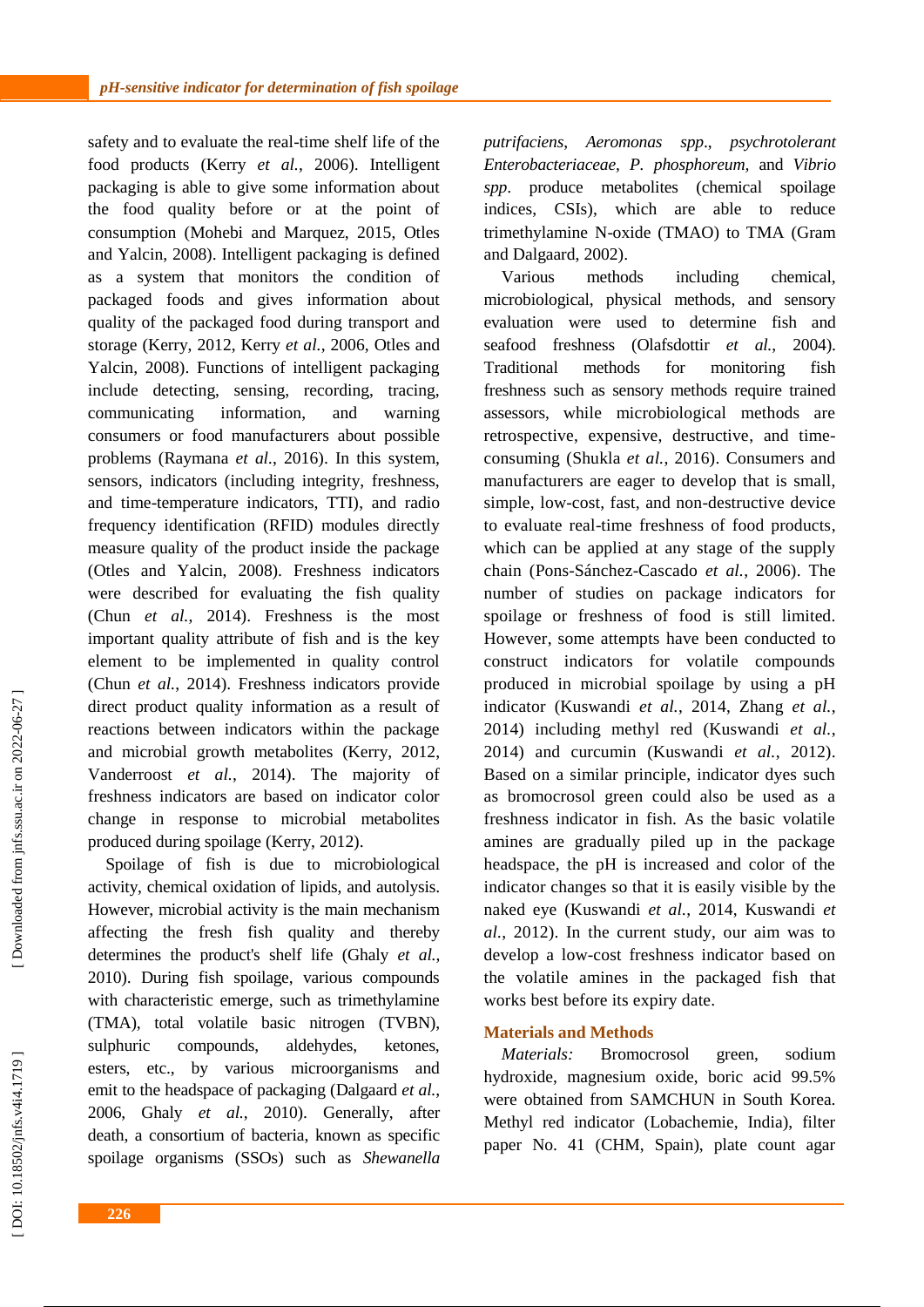(Liofilchem, Italy), sulfuric acid 0.1 N, agarose (Merck, Germany), hydrochloric acid, and paraffin oil (Carlo ERBA, France) were also purchased.

*Preparation of the indicator :* The indicator matrix was prepared from silica nanoparticles mixed with brmocromosol green  $(0.1\%)$  and agarose solution (1%) in a ratio of 1:5. This preparation was made on flame and its pH was adjusted to 4 -5. The solution was poured into glass plates and kept for 24 hours at room temperature for casting. The cast was put in the oven until complete drying, eventually to a thickness of 1 mm. The indicator was cut as  $1.5 \times$ 1.5 cm squares, placed inside polypropylene sheets, and then sealed by plastic sewing machine. An opening was also made on the indicator, so that it can contact with gasses in the package headspace since the indicator should react to volatile amines. Silica nanoparticles acted by increasing the surface area for better reactivity of the molecules and increased sensitivity of the indicator to volatile amines.

*Scanning electron microscopy (SEM) :* The scanning electron microscopy was used to observe the surface morphology of the prepared indicator (Ezati *et al.*, 2019) .

*Determination of color code of the indicator:*  The color code (number) was used to distinguish color changes of the indicator during the storage. In order to determine the exact color, images were obtained from the indicator at different time intervals with a 13 megapixel digital camera. Then, the specific color number in the biosensor was read using Photoshop software .

*Preparation of the fish sample :* Fresh rainbow trout was purchased from a local market in Yazd, placed in an ice box , and immediately transferred to the laboratory. The fish were rinsed and filleted using a sterile scalpel followed by division into pieces of  $100 \pm 5$  g. Samples were placed into a sterile suitable container with the indicator attached inside the package top (**Figure1**). The fish samples were stored at 4 °C in refrigerator. The TVBN value, pH, and microbiological test were determined at days 0, 3, 5 , and 6.

*Chemical analysis :* The pH value was determined using a digital pH meter (AZ86502, Taiwan). The pH values were obtained after dissolving 5 g of trout sample in 45 m l of distilled water (ratio of 1:10 w/v), homogenization for 2 min with stomacher (model 3000, Mix Wel, France) (Kuswandi *et al.*, 2012) , and filtered through whatman paper. The pH meter was calibrated using a pH buffer solution at pH values of 4, 7 , and 10 at 25 °C (Baygar *et al.*, 2008) .

In order to measure the total volatile basic nitrogen (TVBN) value (mg/100 g fish flesh), the micro diffusion method was used by distillation of 2 g magnesium oxide and 10 g of homogenized fish sample in 300 ml distilled water. The distillate was gathered in the flask containing 10 ml boric acid , methyl red , and methylene blue (Samchun , Korea) as the indicators. The distillation continued until the approximate solution volume reached 150 ml. The distillation product was titrated with sulfuric acid 0.1 N (Merck , Germany). The TVBN value was calculated by consuming sulfuric acid and expressed as mg 100/g fish muscle (Mirshekari *et al.*, 2016, Ojagh *et al.*, 2010) .

*Microbial analysis :* For microbial analysis, an amount of 25 g fish sample was transferred into sterile stomacher bags containing 225 ml sterile phosphate buffer solution and homogenized by stomacher for 2 min. The decimal serial dilutions were carried out and then cultured using pour plate method in plate count agar (Italy, Liofilchem Italy). Later, PCA plates were incubated at 37 °C for 48 hours and colony forming units were counted as  $log_{10}$  CFU/g (Arashisar *et al.*, 2004, Sallam, 2007) .

*Data analysis :* Results were analyzed using the SPSS (version 16, USA). Pearson correlation test was used to examine the correlation between variables. The significant difference between the means was tested at a level of 5%.

#### **Results**

*Scanning electron microscopy (SEM) :* As seen in the SEM image, coating of silica nanoparticles with indicator was performed successfully . The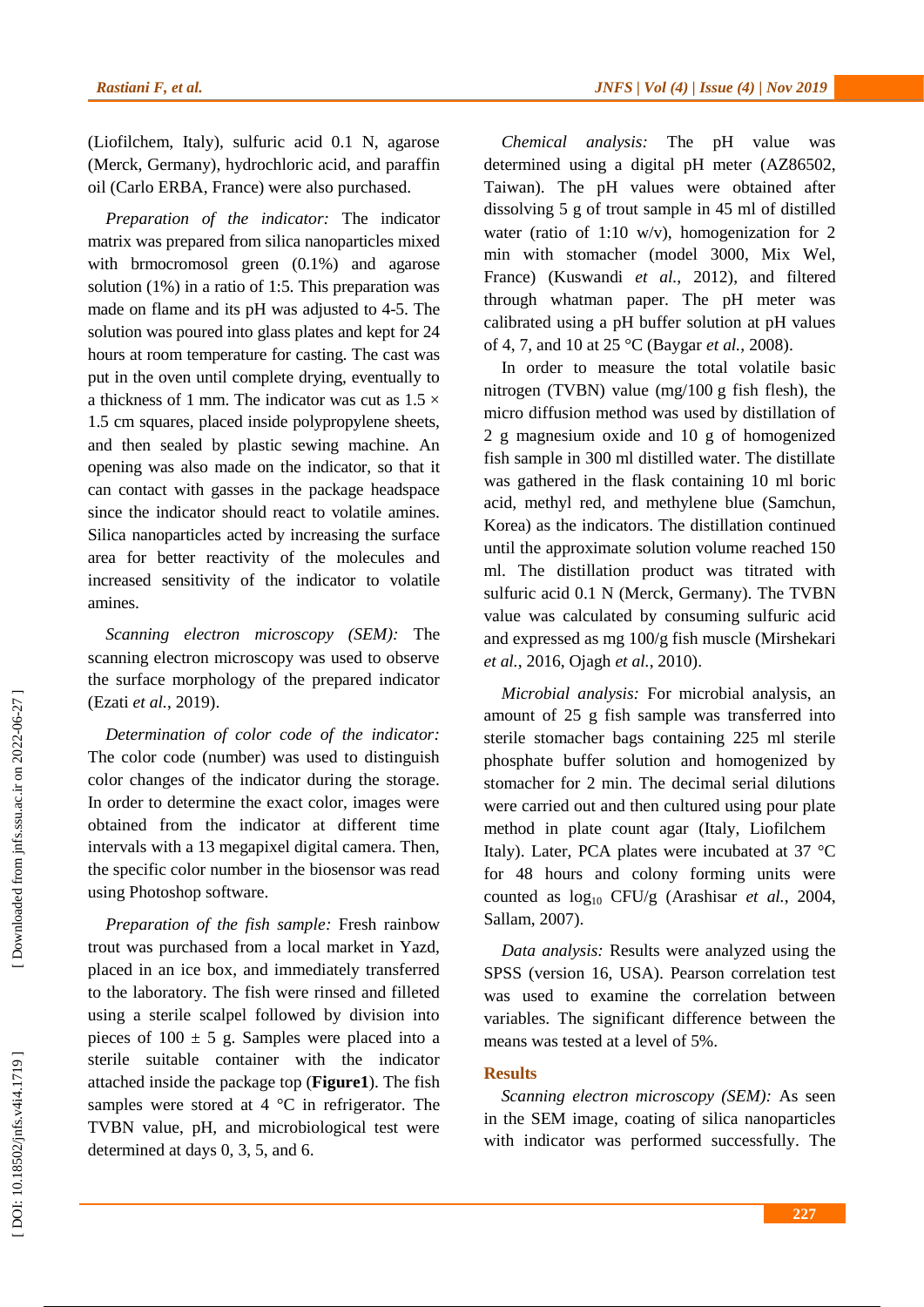nanoparticles of silica are apparent in the size of 100 nm (**Figure 1** ) .

*Color changes in the indicator due to fish spoilage :* The indicator color changes in the packaged fish are shown in **Figures 2** and **3** . Over the time , by producing volatile gases and increasing pH in the package headspace, the indicator color changed from yellow (at day 1) to green (at day 3) and finally to blue (at day 6). Analys es of microbial status, pH value , and TVBN were carried out to assess the accuracy performance of the indicator.

*Indicator color number :* In **Table 1** , the color codes obtained by photography software are shown. This number showed the apparent change in the indicators' colors within the color spectrum. However, no significant positive effect was observed between the color number and other variables of the study. Therefore, number of the indicator's color is not a good marker for measuring other variables; therefore, it can be independently used for determination of indicator based fish freshness.

*Chemical analysis :* The pH changes during storage at refrigerator are shown in **Figure 4**. The pH values increased during storage, but no significant difference was observed in the mean

values at different days. The pH values of rainbow trout were estimated as 6.61, 6.72, 6.92, and 7.20 on days 0, 3, 5, and 6 , respectively (**Table 1**). According to **figure 4**, all P-values were  $> 0.05$ , in other words, no significant difference was observed between the means.

Total volatile basic nitrogen levels are shown in **Figure 5**. During the storage at 4 °C, TVBN values increased due to the decrease in freshness of fish samples ( **Table 2**). The amount of TVBN values were determined as 1 3 .49, 21.43, 26.06, and 30.93  $(mg/100 g$  fish flesh) on days 0, 3, 5 and 6, respectively. There was a significant difference between the TVBN values in different days ( *P* <0.05) **.**

*Microbiologic analysis :* Major changes in fresh fish are largely due to microbial growth and activity. The total bacterial count in all samples significantly increased from  $3.23$  to  $6.45 \log_{10}$ CFU/g during the storage for 6 days at 4  $\degree$ C (*P* < 0.05). A direct relationship was observed between color change s of the indicator (from yellow to green and then to blue on days 0, 3 , and 6, respectively) and total viable count (TVC ) . The TVBN had a direct correlation with TVC and pH. No correlation was observed between the two variables of TVC and pH.



**Figure 1.** Experimental design of pH indicator for detection of fish freshness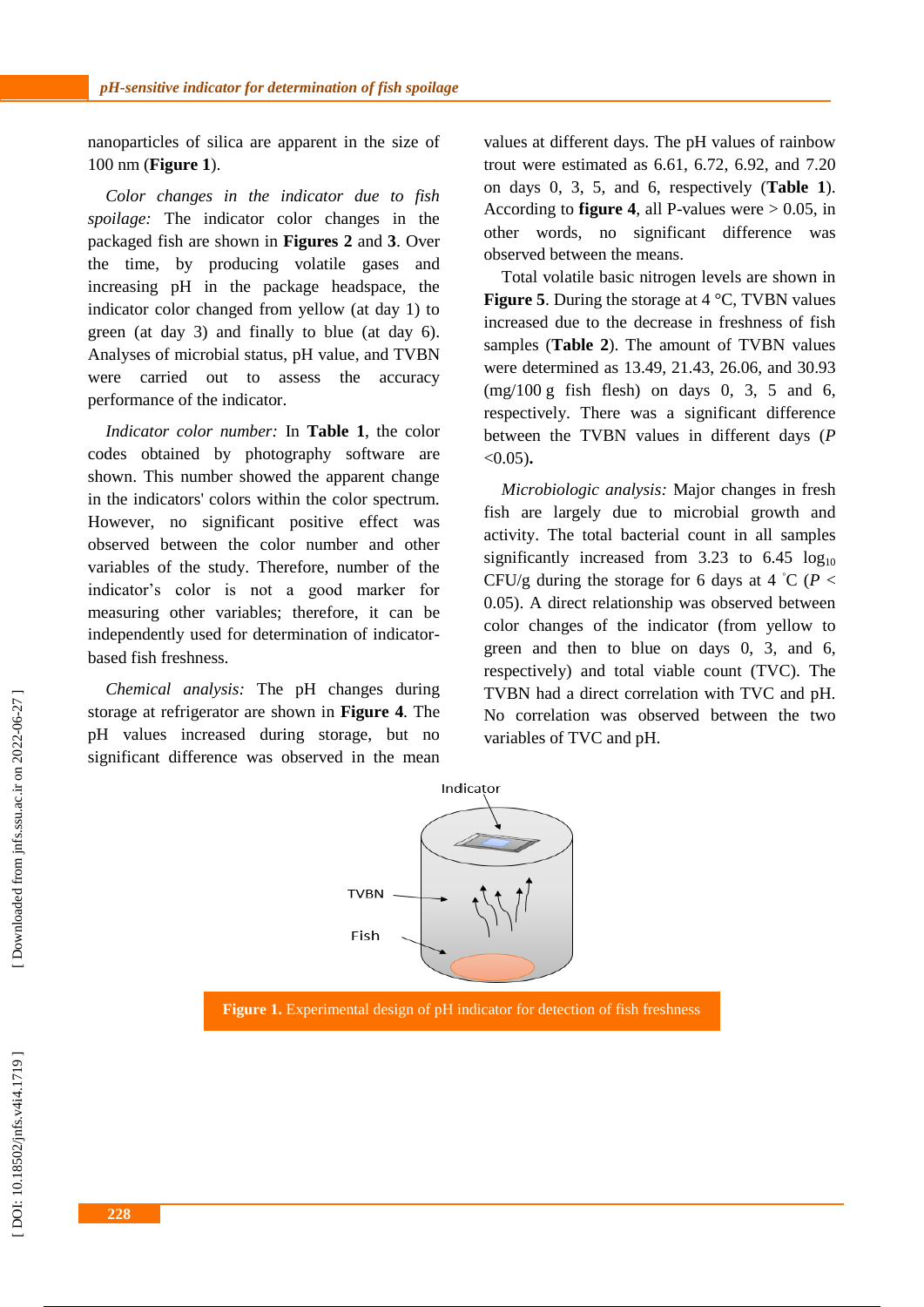

**Figure 1.** Nanoparticles of silica



Figure 2. Changes in the color of freshness indicator during storage. (A) Fresh, (B) acceptable, (C) warning, and (D) unacceptable



**Figure 3.** Range of the color change in the indicator at different days: Yellow, fresh; yellowish green, acceptable; blue, unacceptable.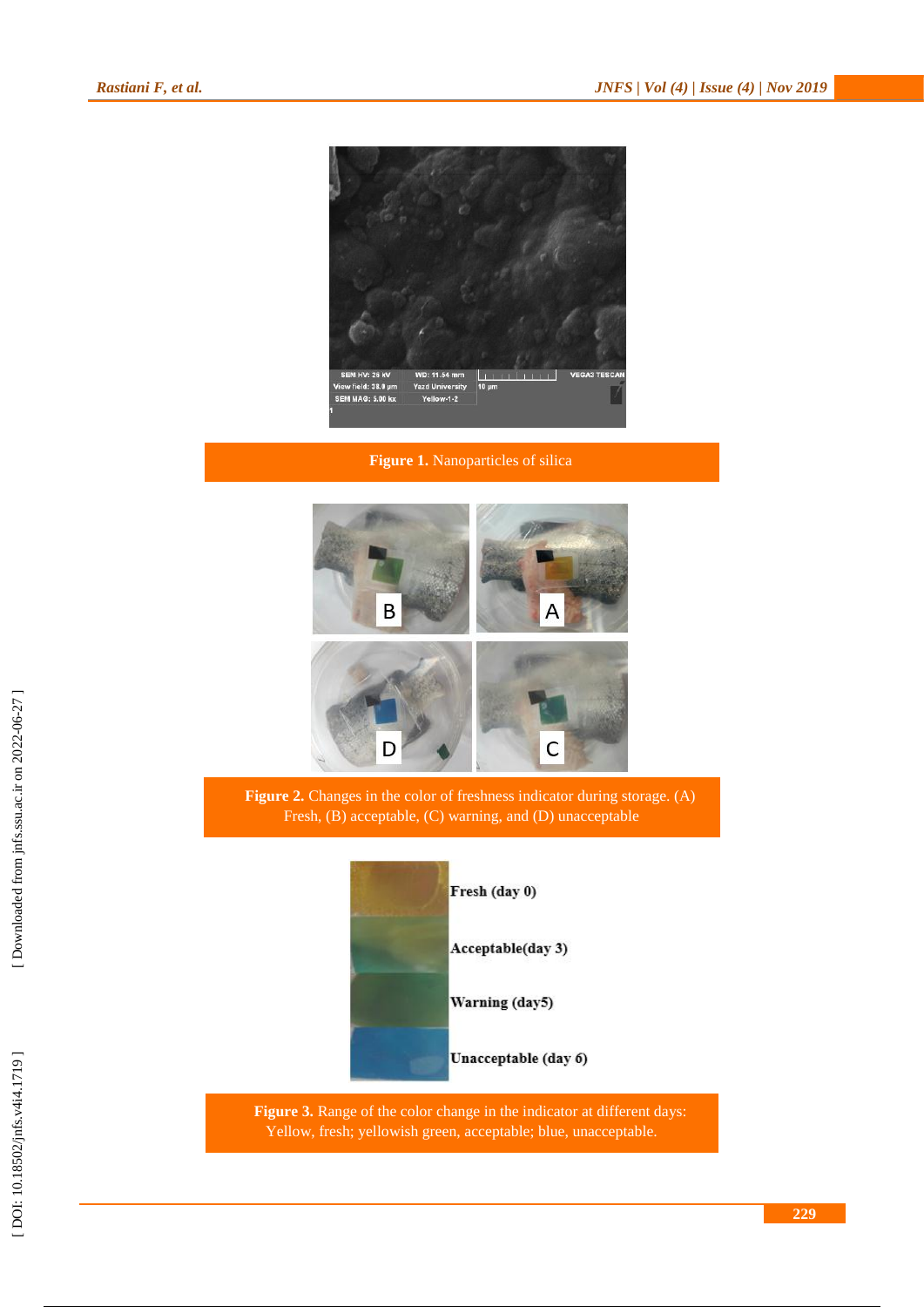

**Figure 4.** Changes in pH of rainbow trout stored in 4 ∘C.

Table 1. Color codes of the indicator at different days of fish storage according to red (R), green (G), and blue (B) colors

| <b>Days</b>       |           |           |          | o         |
|-------------------|-----------|-----------|----------|-----------|
| $\mathbf R$       | 154       | 98        | 66       | 43        |
| G                 | 152       | 110       | 84       | 98        |
|                   | 53        | 70        | 66       | 133       |
| $R^2 + G^2 + B^2$ | 49629     | 26604     | 15768    | 29142     |
| Total color       | 222/77567 | 163/10733 | 125/5707 | 170/71028 |

**Table 2. Evaluation of the pH, total volatile basic nitrogen (TVBN ), and total viable count (TVC) in trout during cold storage (mean ± SD, n = 3)**

| Index               | Day 0            | Day 3            | Day 5            | Day 6            |
|---------------------|------------------|------------------|------------------|------------------|
| pH                  | $6.61 \pm 0.06$  | $6.72 \pm 0.15$  | $6.92 \pm 0.18$  | $7.20 \pm 0.39$  |
| TVBN $(mg N/100 g)$ | $13.49 \pm 2.00$ | $21.43 \pm 2.05$ | $26.06 \pm 3.06$ | $30.93 \pm 2.00$ |
| $TVC$ (1000 CFU/g)  | $3.23 \pm 0.23$  | $4.16 \pm 0.66$  | $5.15 \pm 0.54$  | $6.45 \pm 0.26$  |



**Figure 5**. Changes in total volatile basic nitrogen (TVBN) of rainbow trout stored in 4 ◦C. *P*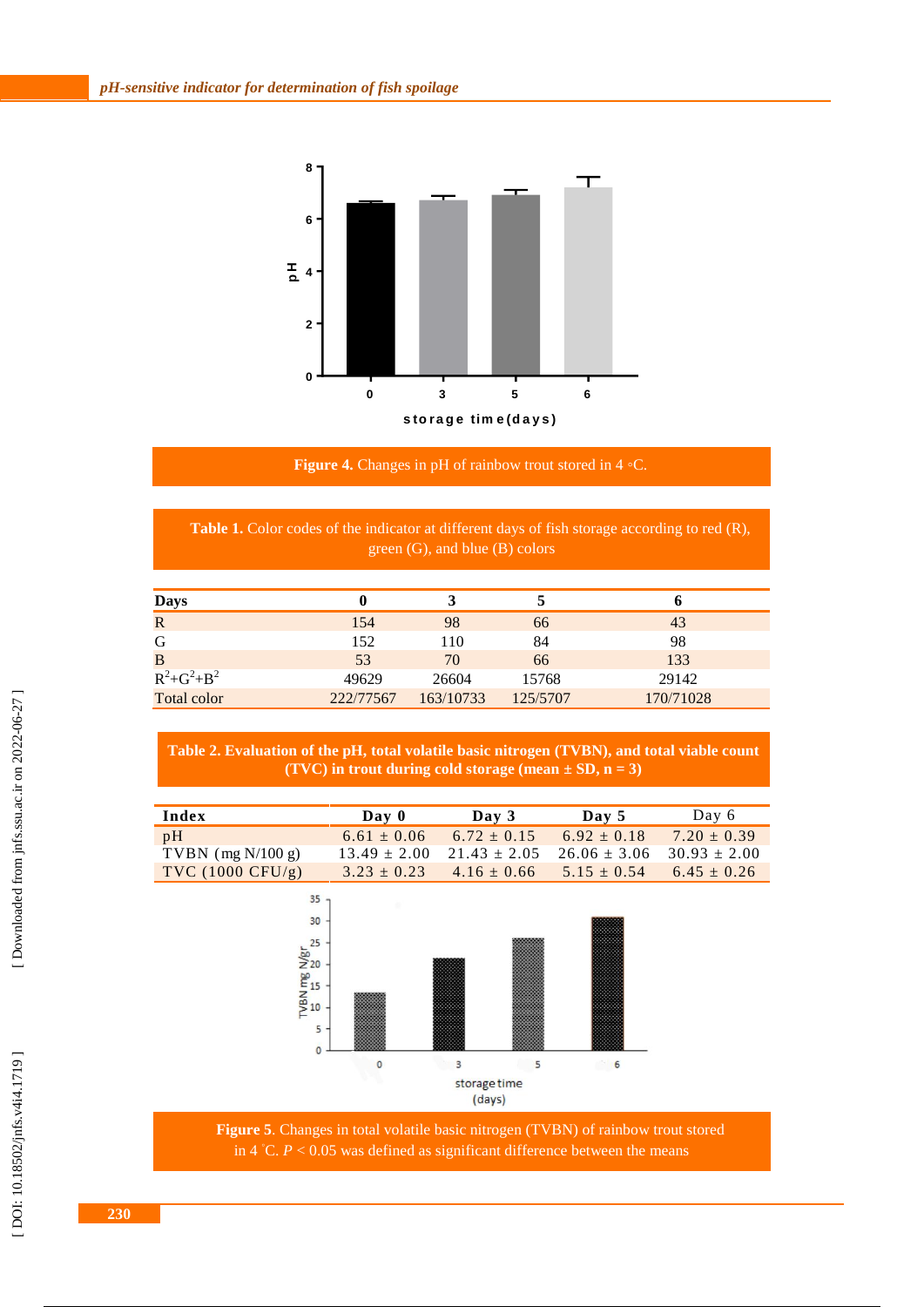

# **Discussion**

Sea foods with high proteins, fat -soluble vitamins, and omega -3 fatty acids are of great importance in human diet. Sea foods are considered as highly perishable foods that deteriorate faster than other animal meats. However, the presence of spoilage and pathogenic microorganisms cause changes in sensory characteristics such as off -odor, off-taste, gas production , and slime formation (Moini *et al.*, 2009) . In the present study, the new pH -sensitive indicator was used to determine the rainbow trout freshness during storage at refrigerator . During the first three days, no drastic color change was observed in pH -sensitive indicator. When the indicator turns to blue , it means that fish is not fresh and should not be consumed. So, in the current study, yellow indicates freshness of the product, green indicates restriction or caution in consumption, and blue shows fish spoilage associated with sensory rejection. In the study conducted by Silva -Pereira, as a result of reaction between indicator and volatile bases of fish, the color changed to light blue after three days of storage in the refrigerator, indicating an increase in fish pH and initial spoilage. After 7 days, the color changed to yellow , which was indicative of fish spoilage (Silva -Pereira *et al.*, 2015) . It is known that factors such as fish species, feeding habits, temperature , and general storage conditions (atmosphere, activity water, microbial cross -

contamination etc.) may affect freshness and spoilage of fish (Kerry, 2012) .

In the current study, the pH values of samples gradually changed from 6.61 on day 0 to 7.20 on day 6 at 4 °C. The pH value of live fish muscle is close to 7.0. However, the post -mortem pH can vary from 6.0 to 7.0 depending on season, species , and other factors (Simeonidou *et al.*, 1997) . However, changes in pH values of rainbow trout samples were not statistically significant during storage in present study ( $P > 0.05$ ), which is similar to the results found for other fish species during the storage (Kyrana and Lougovois, 2002, Rodríguez et al., 1999). Castro et al. reported that pH value of approximately 7.0 indicated the onset of fish deterioration and suggested that the increase in pH level was due to the accumulation of alkaline compounds , such as TMA and other TVBN derivatives mainly produced by microbial activity during fish muscle spoilage (Castro *et al.*, 2006) . Kyrana and Lougovois attributed low TVBN to relatively low pH and observed microbial flora composition during the tests (Kyrana and Lougovois, 2002). In Kuswandi et al.'s research (Kuswandi *et al.*, 2015), litmus reagent color changed from red to blue due to spoilage with change in pH of beef tissue from 5.61 to 6.24 in ambient condition and from 5.67 to 6.02 in chiller conditions. This result was consistent with other studies (Kuswandi *et al.*, 2012, Yoshida *et al.*, 2014, Zaragozá *et al.*, 2012). Niknam et al . observed no color change of bromocresol green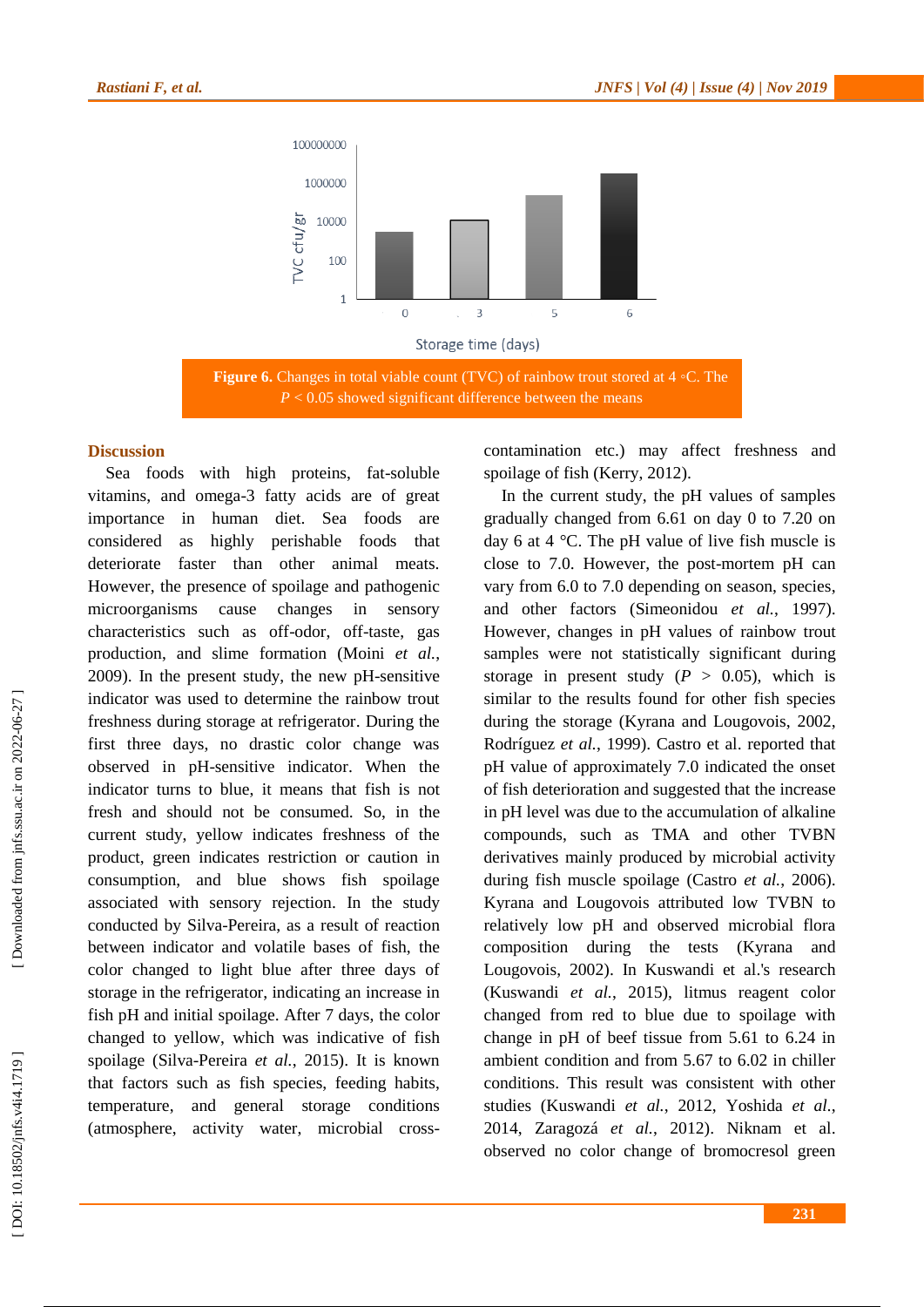and phenol red in the first 56 hours. However, the reagent started to change color after 56 hours with increase in pH. The authors concluded that pH increased due to the chicken meat spoilage , which caused the sensors' color change from yellow to blue for bromocresol green and from yellow to red for phenol red (Niknam, 2015). The results of the present study are similar to the findings presented by Kuswandi et al. (Kuswandi *et al.*, 2012), who used curcumin as an indicator of shrimp freshness. They investigated freshness of the shrimp in ambient and chiller conditions; so, the sensor changed color from yellow to dark orange due to the change of pH from 6.88 in day one to 7.53 after 10 days of storage. Furthermore, the correlation between changes in pH and indicator color in our study was similar to the reports by Bahmani et al., who used [bromocresol green](https://en.wikipedia.org/wiki/Bromocresol_green) and phenol red to determine the freshness of rainbow trout (Bahmani *et al.*, 2016).

Volatile amines such as TMA, ammonia (NH<sub>3</sub>), and dimethylamine comprise of the TVBN , which is commonly used as an estimate of spoilage and as a freshness index of fish (Wu and Bechtel, 2008). In the current research, the TVBN of days 5 and 6 were significantly ( $P < 0.05$ ) higher than the first day s. In this experiment, TVBN values were 13.49 and 30.93 mg N/100 g on days 0 and 6, respectively. A study suggested that the TVBN limit in muscles of processed fish products was about 25 to 35 mg N/100 g (Dalgaard, 2000). Similarly, a study recommended the TVBN levels of 20 -30 mg/100 g, which indicated the beginning of spoilage and values more than 30 mg/100 g showed spoiled fish (Kimura and Kiamukura, 1934). When the concentration of TVBN exceeds 30 mg/100 g, the fish should be considered dangerous for consumption (Özoğul and Özoğul, 2000) . Huss suggested that the recommended level of TVBN for rejection was 20 mg N/100 g flesh in fatty fish similar to the rainbow trout fish (Huss, 1988). According to the storage time and subsequent increase in TVBN, the quality of fish products is classified as high quality (up to 25 mg N/100 g), good quality (up to 30 mg N/100 g), limited acceptability (up to 35 mg N/100 g) , and spoilt (above 35 mg N/100 g) (Amegovu *et al.*, 2012, Goulas and Kontominas, 2007, Kykkidou *et al.*, 2009, Özyurt *et al.*, 2009) . As TVBN approached maximum levels in our study, a direct relationship was observed with color change of indicator, TVC , and pH, which is in line with the results reported by Morsy et al . (Morsy *et al.*, 2016 ) , who used colored reagents as a marker of fish spoilage, and also with other studies (Chun *et al.*, 2014, Shukla *et al.*, 2016). Pacquit et al . used bromocresol green as a marker to detect spoilage in fish and showed color change as a result of increased TVBN (Pacquit *et al.*, 2007). Kuswandy et al . used polyaniline film containing indicator with various types of primary volatile amines to detect fish spoilage and reported similar results (Kuswandi *et al.*, 2012). The increase in TVBN from 13.49 in first day to 30.93 after 6 days in our study is consistent with that of Zaragoza et al., who showed color change of sensor due to increase in TVBN from 14 to 30 (Zaragozá *et al.*, 2012) .

As different articles showed, measuring microbiological quality of fish by bacterial counts to define exact spoilage thresholds is difficult since they can vary depending on the catch season, geographical location , and above all the fish species. Koutsoumanis and Olafsdottir reported that TVC values of  $10^7$  CFU/g in fish samples were considered as the end of their shelf life (Koutsoumanis, 2001, Olafsdottir *et al.*, 2004). Gram and Huss suggested that spoilage of iced fish reached the levels of  $10^8 - 10^9$  CFU/g of specific spoilage organism (Gram and Huss, 1996, Huss *et al.*, 1997). Nevertheless, standards often use much lower TVC  $(10^6$  CFU/g) as index of acceptability (Olafsdóttir *et al.*, 1997). According to Ozogul, the shelf life of trout is approximately 5-6 days in 4 °C and 10 <sup>6</sup> microorganisms/g is considered as the TVC limit of acceptability (Özogul *et al.*, 2005) . In present study, the increased bacterial number to more than  $10^6$  in the  $6^{\text{th}}$  day was associated with color change of the indicator to blue. This is in line with a study conducted by Pacquit et al . (Pacquit *et al.*, 2007). We observed a considerable association between the microbial quality of the fish tissue and TVBN concentration. Rokka et al . similarly found a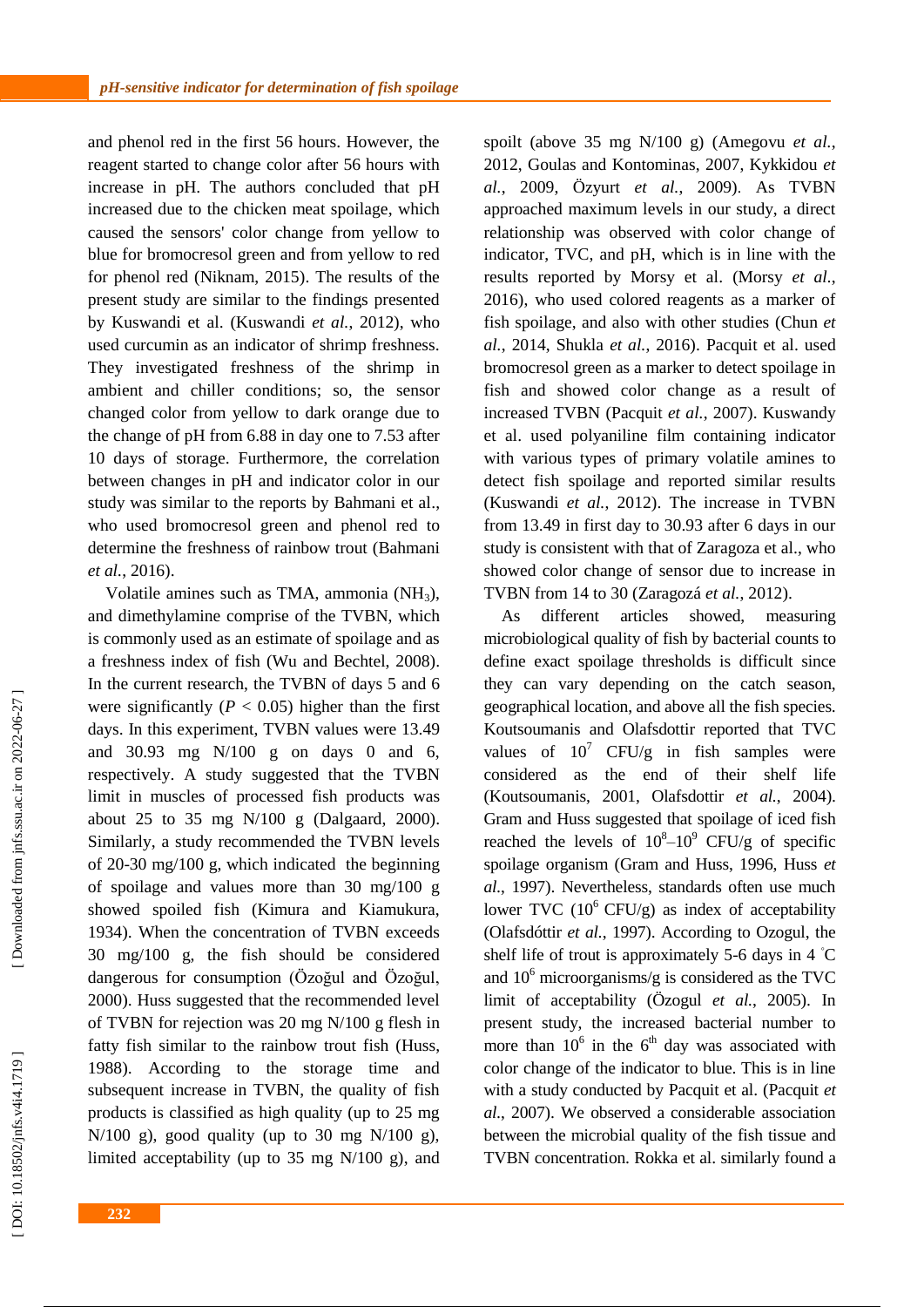direct relation between microbial quality and the amount of volatile amines (Rokka *et al.*, 2004). However, Bahmani et al . reported that the spoilage of rainbow trouts stored in refrigerator occurred after 13 and 14 days of storage (Bahmani *et al.*, 2016). Furthermore, Zaragoza et al . (Zaragozá *et al.*, 2012) stated that the fish was spoiled 7 days after storage.

# **Conclusion**

Results of the current study showed that a pH sensitive indicator could be used as a visual means of detecting deterioration of the fish. The developed indicator can be part of a system of intelligent packaging with visual change in color. We found that the indicator response is associated with microbial growth in fish samples. Results of the microbial and chemical analysis showed that fish started to spoil after 6 days in cold storage. The advantages of this packaging system include simple and inexpensive production, not complicated chemical formula, "best before" date estimation, and

# **References**

- **Amegovu AK, Sserunjogi ML, Ogwok P & Makokha V** 2012. Nucleotide degradation products, total volatile basic nitrogen, sensory and microbiological quality of nile perch (lates niloticus) fillets under chilled storage. *Journal of microbiology, biotechnology and food sciences.* **2 (2)**: 653.
- **Arashisar Ş, Hisar O, Kaya M & Yanik T** 2004. Effects of modified atmosphere and vacuum packaging on microbiological and chemical properties of rainbow trout (Oncorynchus mykiss) fillets. *International journal of food microbiology.* **97 (2)**: 209 -214.
- **Bahmani Z, Khanipoor AA, Oromieie A & Motalebi AA** 2016. Application of Freshness Indicator in Smart Packaging of Rainbow Trout Fillets during Refrigerator Storage. *Iranian scientific fisheries journal.* **25 (3)**: 121 -132.
- **Baygar T, et al.** 2008. Determination of the shelf-life of trout (Oncorhynchus mykiss) raw meatball that packed under modified atmosphere. *Pakistan journal of nutrition.* **7 (3)**: 412 -417.

reduce d unnecessary meat waste. Intelligent packaging has the potential to ensure safety and quality of the seafood. The proposed system is advantageous due to its simple manufacturing process and visual change in color. Indicators incorporated in intelligent packaging show great potential for assuring the safety and quality of the food products .

# **Authors' contribution**

Akrami Mohajeri F, Hekmatimoghaddam SH, Jebali A, Khalili Sadrabad E and Dehghani -Tafti A conceived and designed the experiments. Rastiani F carried out the experiment. All authors contributed to the final version of the manuscript.

# **Acknowledgments**

This manuscript was financially supported by Shahid Sadoughi University of Medical Sciences, Yazd, Iran.

# **Conflict of interest**

There is not any conflict of interest.

- **Castro P, Padrón JCP, Cansino MJC, Velázquez ES & De Larriva RM** 2006. Total volatile base nitrogen and its use to assess freshness in European sea bass stored in ice. *Food control.* **17 (4)**: 245 - 248.
- **Chun H -N, Kim B & Shin H -S** 2014. Evaluation of a freshness indicator for quality of fish products during storage. *Food science and biotechnology.* **23 (5)**: 1719 -1725.
- **Dalgaard P** 2000. Fresh and lightly preserved seafood. *Shelf-life evaluation of foods.* **2**: 110 -139.
- **Dalgaard P, Madsen H, Samieian N & Emborg J**  2006. Biogenic amine formation and microbial spoilage in chilled garfish (Belone belone belone) – effect of modified atmosphere packaging and previous frozen storage. *Journal of applied microbiology.* **101 (1)**: 80 -95.
- **Ezati P, Tajik H, Moradi M & Molaei R** 2019. Intelligent pH -sensitive indicator based on starch cellulose and alizarin dye to track freshness of rainbow trout fillet. *International journal of biological macromolecules.* **132**: 157 -165.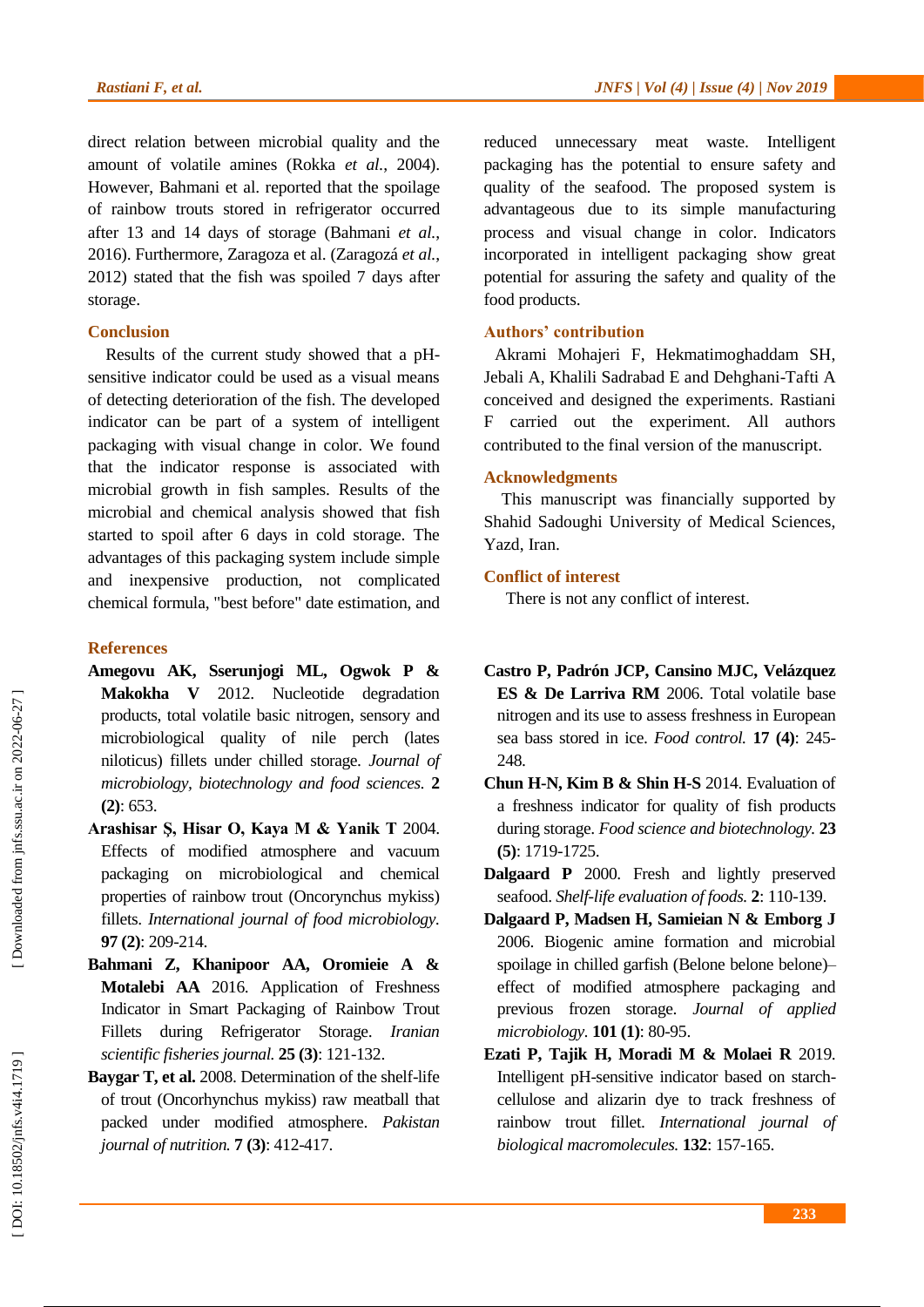- **Ghaly AE, Dave D, Budge S & Brooks M** 2010. Fish spoilage mechanisms and preservation techniques: review. *American journal of applied sciences.* **7 (7)**: 859
- **Goulas AE & Kontominas MG** 2007. Combined effect of light salting, modified atmosphere packaging and oregano essential oil on the shelflife of sea bream (Sparus aurata): Biochemical and sensory attributes. *Food chemistry.* **100 (1)**: 287 - 296.
- **Gram L & Dalgaard P** 2002. Fish spoilage bacteria–problems and solutions. *Current opinion in biotechnology.* **13 (3)**: 262 -266.
- **Gram L & Huss HH** 1996. Microbiological spoilage of fish and fish products. *International journal of food microbiology.* **33 (1)**: 121 -137.
- **Hardy RW** 2002. Rainbow trout, Oncorhynchus mykiss. . *Nutrient requirements and feeding of finfish for aquaculture.* **1**: 184 -202.
- **Huss HH** 1988. Fresh fish--quality and quality changes: a training manual prepared for the FAO/DANIDA Training Programme on Fish Technology and Quality Control. Food & Agriculture Organization.
- **Huss HH, Dalgaard P & Gram L** 1997. Microbiology of fish and fish products. In *Seafood From Producer To Consumer, Integrated Approach To Quality. Proceedings of the International Seafood Conference on the Ocassion of the 25th Anniversary of the Wefta, Held in Noordwijkerhout, the Netherlands, -16 November, 1995*. Elsevier.
- **Kerry J** 2012. Application of smart packaging systems for conventionally packaged muscle -based food products. *Advances in Meat, Poultry and Seafood Packaging: Woodhead Publ.* 522 -564.
- **Kerry J, O'grady M & Hogan S** 2006. Past, current and potential utilisation of active and intelligent packaging systems for meat and muscle -based products: A review. *Meat science.* **74 (1)**: 113 -130.
- **Kimura K & Kiamukura S** 1934. Detection of the onset of decomposition in fish meat as shown by the content of ammonia. In *Proc. Pacific Sci. Congress*, p. 3709.
- **Koutsoumanis K** 2001. Predictive modeling of the shelf life of fish under nonisothermal conditions.

*Applied and environmental microbiology.* **67 (4)**: 1821 -1829.

- **Kuswandi B, Damayanti F, Jayus J, Abdullah A**  & Heng LY 2015. Simple and low-cost onpackage sticker sensor based on litmus paper for real -time monitoring of beef freshness. *Journal of mathematical and fundamental sciences.* **47 (3)**: 236 -251.
- **Kuswandi B, Oktaviana R, Abdullah A & Heng LY** 2014. A Novel On‐ Package Sticker Sensor Based on Methyl Red for Real ‐ Time Monitoring of Broiler Chicken Cut Freshness. *Packaging technology and science.* **27 (1)**: 69 - 8 . 1
- **Kuswandi B, Restyana A, Abdullah A, Heng LY & Ahmad M** 2012. A novel colorimetric food package label for fish spoilage based on polyaniline film. *Food control.* **25 (1)**: 184 -189.
- **Kykkidou S, Giatrakou V, Papavergou A, Kontominas M & Savvaidis I** 2009. Effect of thyme essential oil and packaging treatments on fresh Mediterranean swordfish fillets during storage at 4 C. *Food chemistry.* **115 (1)**: 169 -175.
- **Kyrana VR & Lougovois VP** 2002. Sensory, chemical and microbiological assessment of farm ‐ raised European sea bass (Dicentrarchus labrax) stored in melting ice. *International Journal of food science & technology.* **37 (3)**: 319 -328.
- **Mirshekari S, et al.** 2016. Antimicrobial and antioxidant effects of nisin Z and sodium benzoate in vacuum packed Caspian kutum (Rutilus frisii) fillet stored at 4° C. *Iranian journal of fisheries sciences.* **15 (2)**: 789 -801.
- **Mohebi E & Marquez L** 2015. Intelligent packaging in meat industry: An overview of existing solutions. *Journal of food science and technology.* **52 (7)**: 3947 -3964.
- **Moini S, et al.** 2009. Effect of gamma radiation on the quality and shelf life of refrigerated rainbow trout (Oncorhynchus mykiss) fillets. *Journal of food protection.* **72 (7)**: 1419 -1426.
- **Morsy MK, et al.** 2016. Development and validation of a colorimetric sensor array for fish spoilage monitoring. *Food control.* **60**: 346 -352.
- **Niknam EJ, M** 2015. Determine the progress of chicken spoilage and shelf life in the refrigerator